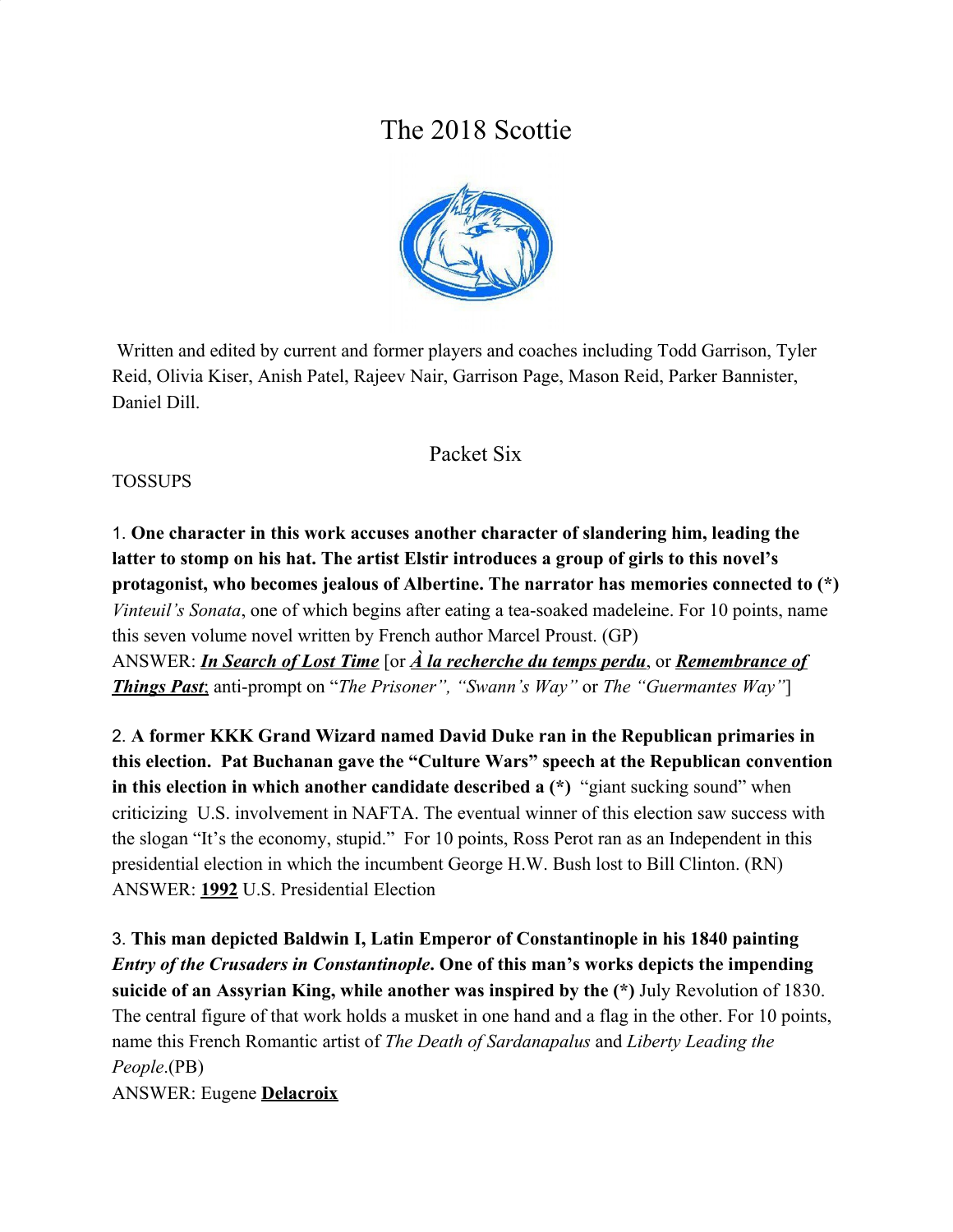4. **This man tracked the amount of time it took to see the light from a lighthouse, and then used that measurement to estimate the speed of light. This scientist was one of the first to discuss comets in his** *The Assayer,* **and he defended the heliocentric model in his (\*)** *Dialogue Concerning the Two Chief World Systems.* Pope John Paul II apologized for the persecution of this scientist by the church. For 10 points, name this Italian scientist who supposedly dropped two cannonballs of differing mass off the Leaning Tower of Pisa. (MR) ANSWER: **Galileo Galilei** [accept either]

5. **This deity has an androgynous form named Ardhanarishvara [ard-hannah-rish-vara] and shares many features with the vedic god Rudra. This deity, whose first wife killed herself after her father insulted her husband, is often depicted trampling the dwarf of ignorance, Apasmara. This god who is known as the eternal dancer or (\*)** nataraja had his throat turned blue after swallowing poison during the churning of the ocean. For 10 points, name the Hindu God of destruction, the third member of the trimurti along with Brahma and Vishnu. (RN) ANSWER: **Shiva**

6. **This man was a member of his country's "Society for Racial Hygiene," and he advocated for a modified version of English to be used as a universal language. This scientist was one of the first to predict that rising CO2 levels in the atmosphere were causing global warming. His namesake equation relates the**  $(*)$  temperature of a reaction to its reaction rate. For 10 points, name this Swedish scientist who names an acid-base theory based on the concentration of H-plus ions in solution. (MR) ANSWER: Svante **Arrhenius**

7. **One character in this opera, after being shown a picture of a young lady, instantly falls in love with her and sings the aria "Dies Bildnis." Another character has his mouth padlocked by three ladies for claiming to have rescued the protagonist from a serpent. This opera is its composer's best known singspiel work, and sees the (\*)** Queen of the Night order Pamina to kill Sarastro in the aria "Der Hölle Rache." For 10 points, name this Mozart opera in which Tamino is given the title enchanted musical instrument. (RN) ANSWER: *The Magic Flute* [or *Die Zauberflöte*]

8. **At one point in this novel, the main character kills a sergeant for insubordination. That character later jumps into a river to avoid an interrogation by the "battle police." This novel ends with the protagonist walking towards his hotel in the (\*)** rain. Rinaldi introduces an American paramedic serving in the Italian army to Catherine, an English nurse, in this novel. For 10 points, name this novel by Ernest Hemingway about Frederic Henry, which ends with the death in childbirth of both Catherine and their son. (OK) ANSWER: *A Farewell to Arms*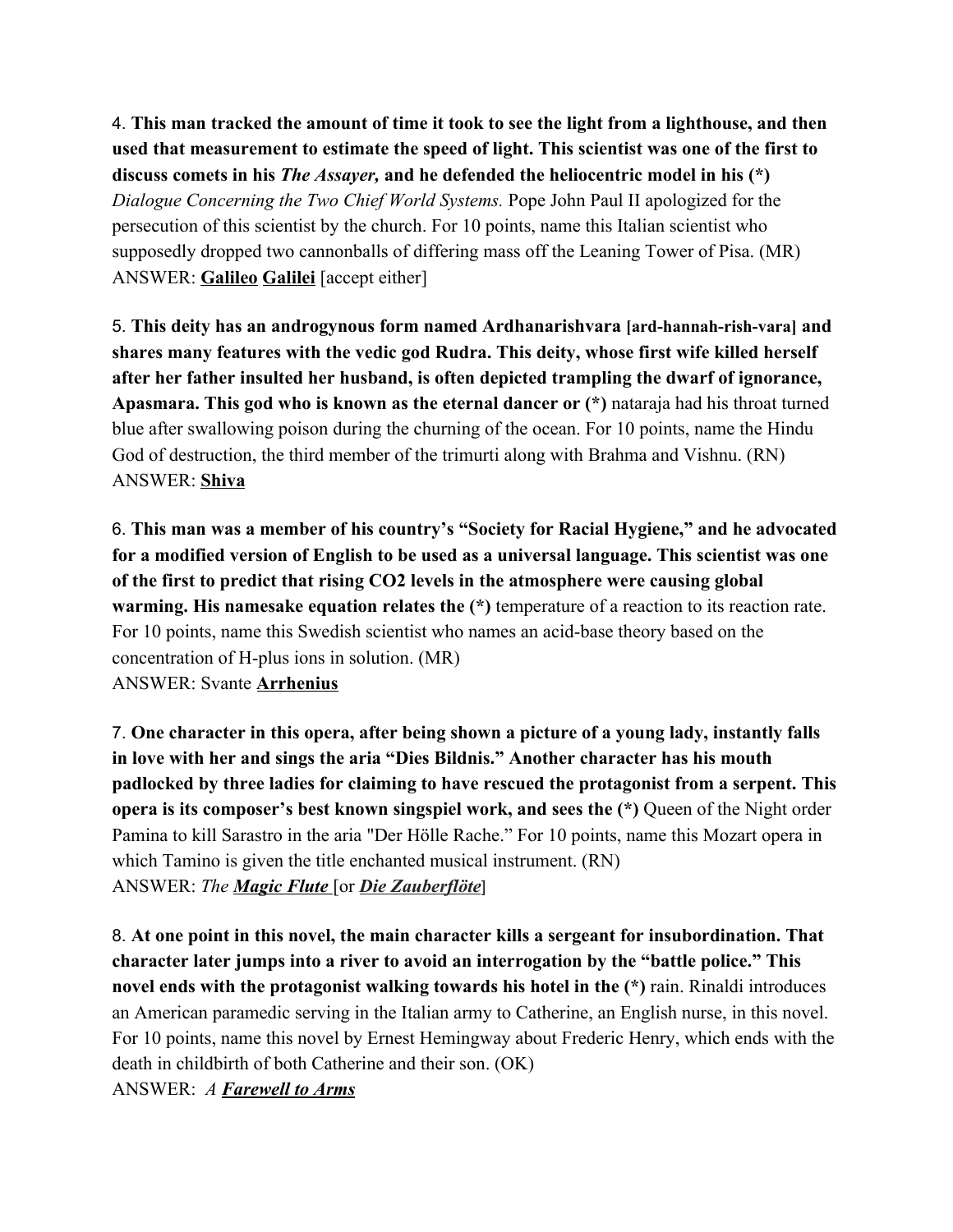9. **In 2008, this former world leader announced the creation of a new political party that he co-founded. This successor of Konstantin Chernenko was the target of a failed August 1991 coup that featured a speech given atop a tank by (\*)** Boris Yeltsin. This man's term saw the final Soviet troops pulled out of Afghanistan and the institution of policies such as Glasnost and Perestroika. For 10 points name this final leader of the Soviet Union. (RN) ANSWER: Mikhail Sergeyevich **Gorbachev**

10. **According to this religion, the dead will be resurrected during a "final renovation" of the world called Frashokereti. A heretical sect of this faith introduced a neutral god of time and space, Zurvan. This religion's central text contains the Yasna as well as seventeen hymns, the (\*)** Gathas. In that text, the Avesta, the evil deity Angra Mainyu is vanquished by the creator god Ahura Mazda. For 10 points, identify this dualistic Persian religion named after its founder.(TR)

ANSWER: **Zoroastrianism** [or **Mazdayasna**]

11. **This man was a famous practitioner of the International Style, and is considered a pioneer in modern architecture. Works by this man include the** *Radiant City* **and the National Museum of Western Art in Tokyo. One of this architect's most famous works is a Catholic cathedral built in (\*)** Ronchamp, France that features an upward-sloping roof and white concrete walls. For 10 points, name this French-Swiss architect famous for the Notre Dame du Haut. (DD)

ANSWER: **Le Corbusier** [or Charles-Edouard **Jeanneret**-Gris]

12. **This man said "Hope is both the earliest and most indispensible virtue inherent in the state of being alive" in his namesake** *Reader***. This man's discovery as a teenager that he was the product of an extra-marital union may have influenced his interest in psychoanalysis. Generativity vs. Stagnation and (\*)** Intimacy vs. Isolation are two of the psychosocial stages outlined by this man who coined the term "identity crisis." For 10 points, name this author of *Childhood and Society*. (TG) ANSWER: Erik **Erikson**

13. **One novel by this man examined the working conditions of his nation and supported the Chartist Movement. This author of** *Sybil* **gained fame during the "Who? Who?" Ministry and was criticized by a rival for not stopping the "Bulgarian Horrors." This conservative (\*)** Prime Minister helped pass the Second Reform Act, enfranchising many workers in his nation, and gave Victoria the title Empress of India. For 10 points, name this Prime Minister of Jewish descent and rival of William Gladstone. (RN) ANSWER: Benjamin **Disraeli**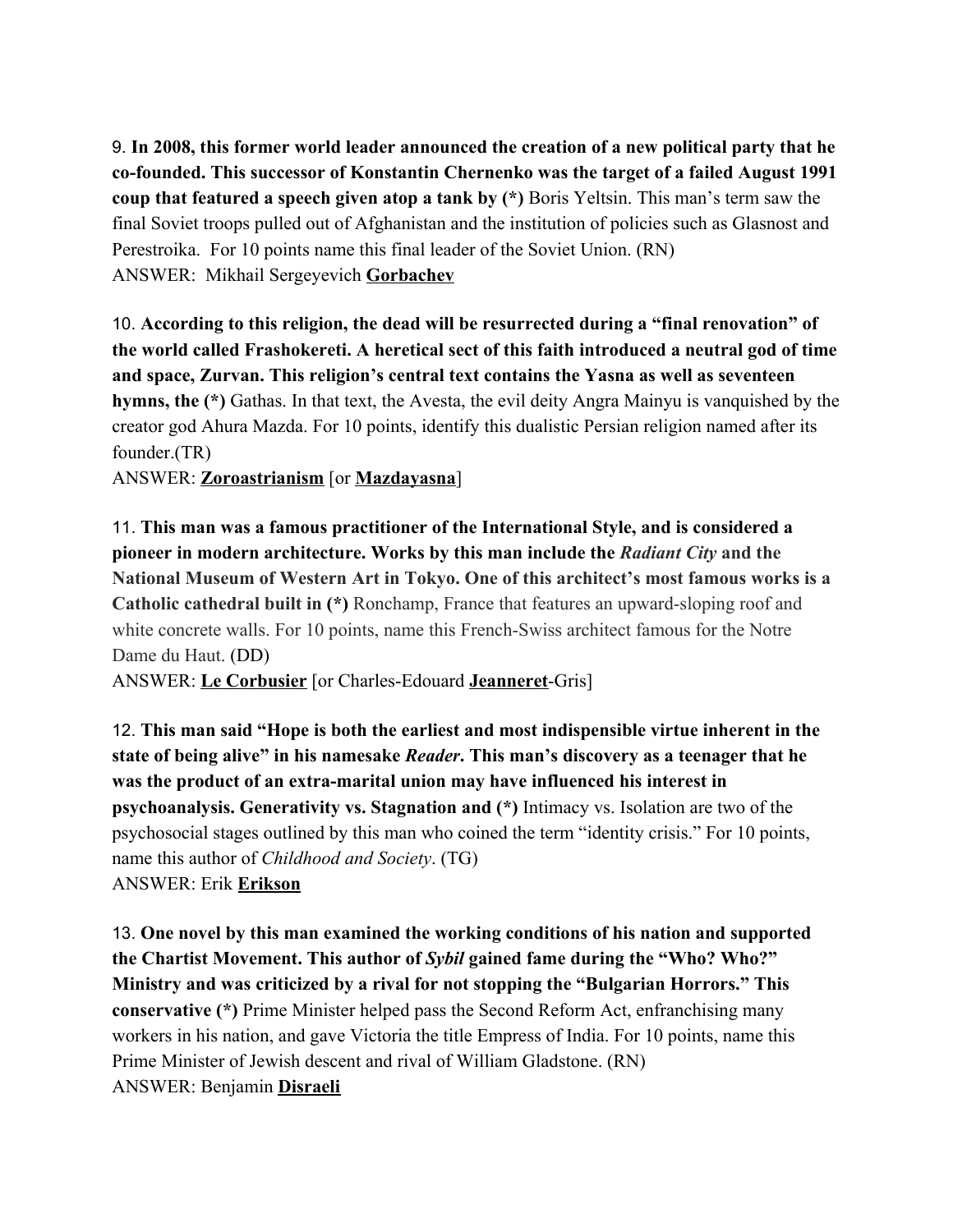14. **In prokaryotes, one variation of this process is known as the Entner-Doudoroff pathway. TPI or TIM converts DAHP and GADP in this pathway. The Warburg effect states that cancer cells get most of their energy from a high rate of this process followed by lactic acid fermentation. Hexokinase catalyzes the creation of (\*)** G6P during the first step of it. NAD-plus is reduced to NADH during this process, which nets 2 ATP. For 10 points, name this biological process that converts one glucose molecule into two molecules of pyruvate. (MR) ANSWER: **glycolysis**

15. **The person who started this movement in 2006, Tarana Burke, was a consultant for the movie** *Selma* **and received a 2018 Prize for Courage from the Ridenhour Prizes. The movie** *Billionaire Boys Club* **only earned \$618 on its opening weekend due to this movement's impact on Kevin Spacey. This movement gained momentum after (\*)** Alyssa Milano encouraged the spreading of its namesake phrase on Twitter following Rose McGowan's accusation of sexual assault by Harvey Weinstein. For 10 points, name this hashtag that calls attention to sexual harassment.(TG) ANSWER: **Me Too** [or #**metoo**]

16. **In this work, a character spots an advertisement for a circus, prompting another to say he had never attended a circus due to childhood poverty. Another character in this novel, who is admired by Charles Tansley, wonders what society would have been like without Shakespeare. James cuts out pictures from a store catalogue, and two of his (\*)** siblings die in the second section of this novel titled "Time Passes". A family portrait is finished by Lily Briscoe while Mr. Ramsay takes his children to the Isle of Skye in, for 10 points, what novel by Virginia Woolf? (GP)

#### ANSWER: *To the Lighthouse*

17. **This country's capital city contains the Azm Palace, which was home to an Ottoman Governor of the area. The crusaders' castle of Krak de Chevalier is located in this country, and this country is also home to the Mausoleum of (\*)** Saladin. Mt. Hermon is located on this country's border with Lebanon. Well-known cities in this country include Raqqa and Aleppo. For 10 points, name this country whose capital is Damascus. (PB) ANSWER: **Syria**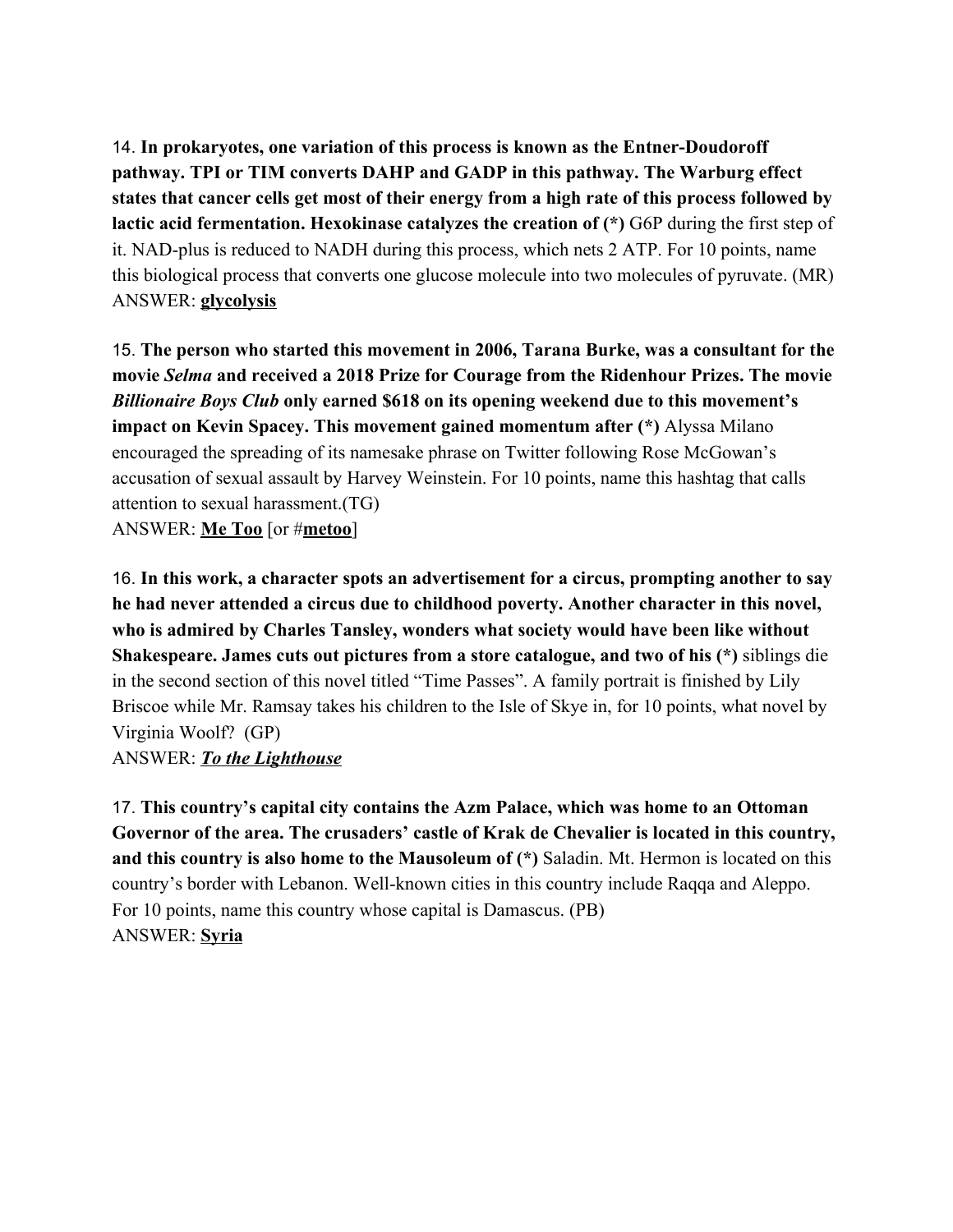18. **In Lagrangian mechanics, this value is calculated by dividing the partial derivatives of a particle's Lagrangian and displacement. Along with energy, this is a four-vector value in special relativity, and De Broglie's theorem finds a particle's wavelength by dividing (\*)** Plank's constant by this quantity. Force is the time derivative of this quantity, which is conserved in inelastic collisions. For 10 points, name this quantity that equals mass times velocity. (GP) ANSWER: **momentum**

19. **This conflict began when one side captured the the Marquês de Olinda during an invasion of Mato Grosso. The Duke of Caxias assumed control of one nation's forces in this war, which featured the Battle of Riachuelo. This conflict was instigated by an election in** which the (\*) Colorados defeated the Blancos, and it ended with the death of Francisco Solano Lopez. For 10 points, name this conflict that pitted Paraguay against a namesake coalition of Argentina, Brazil, and Uruguay. (RN) ANSWER: **War of the Triple Alliance**

20. **In one story by this author, the title fruit is dropped by Kimiko's brother as he leaves for war. In another story, a student becomes infatuated with a thirteen year old performer. Those stories are "The Pomegranate" and "The Dancing Girl of Izu"**. **This author wrote of Shusai**, **who dies a year after losing a (\*)** six month game, and in another novel, Shingo's sleep is disturbed by the titular noise. *The Master of Go* and *The Sound of the Mountain* were written by*,* for 10 points, what Japanese author of *Snow Country*? (GP) ANSWER: Yasunari **Kawabata**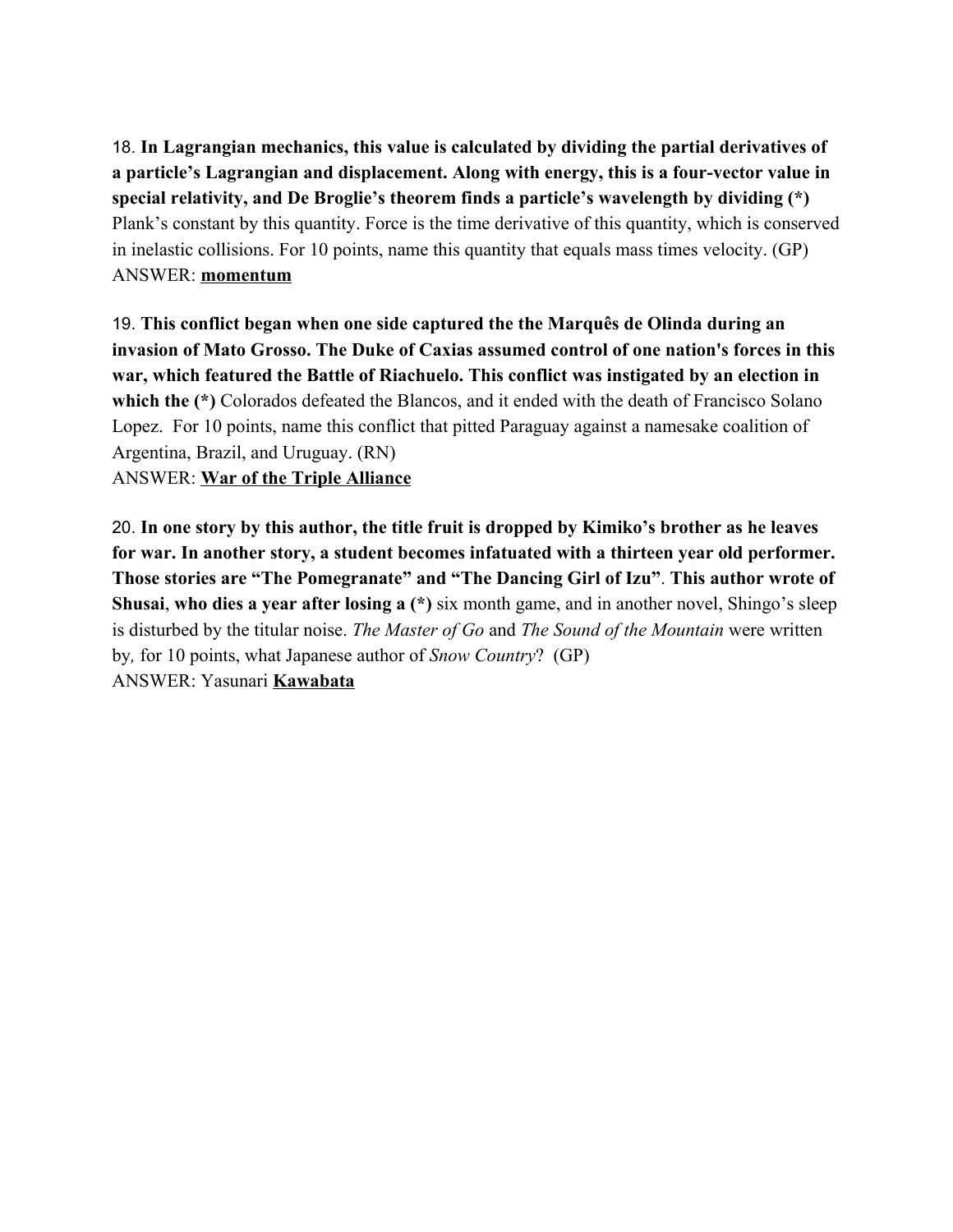#### BONUSES

1. For 10 points each, answer the following about the movie *Amazing Grace*.

[10] *Amazing Grace* is about this British parliamentarian's effort to ban the British slave trade. He died just three days after being told that the Slavery Abolition Act of 1833 was going to pass. (TG)

#### ANSWER: William **Wilberforce**

[10] Wilberforce was mentored by this reformed slaver who became an Anglican priest. This man penned the hymn *Amazing Grace*.

### ANSWER: John **Newton**

[10] Wilberforce was encouraged in his efforts by this close friend, who at 24 became the youngest Prime Minister in British history.

ANSWER: William **Pitt** the Younger

2. For 10 points each, these famous artworks also inspired famous music.

[10] Katsushika Hokusai's *The Great Wave off Kanagawa* was one of several of a series of artworks featuring this geographical feature. It is believed to have inspired *La Mer* by Claude Debussy.

### ANSWER: **Mount Fuji**

[10] Stephen Sondheim's award-winning musical *Sunday in the Park with George* was inspired by this famous painting by Georges-Pierre Seurat.

### ANSWER: *A Sunday Afternoon on the Island of La Grand Jatte* [

[10]A production of Stravinsky's was the inspiration for this Picasso work that depicts a trio of commedia dell'arte figures. It hangs in the Museum of Modern Art in New York City. ANSWER: *Three Musicians*

3. This novel's title character escapes a pirate ship with Xury and keeps a calendar on a wooden cross. For 10 points each: (GP)

[10] Name this novel in which the title character becomes stranded on the "Island of Despair" and converts the prisoner Friday to Christianity.

#### ANSWER: *Robinson Crusoe*

[10] *Robinson Crusoe* was written by this British author of *Moll Flanders* and *A Journal of the Plague Year.*

### ANSWER: Daniel **Defoe**

[10] Crusoe rescues Friday and two other prisoners from a group of these people. Herman Melville's *Typee* earned him the nickname ¨man who lives among¨ this type of people. ANSWER: **cannibal**s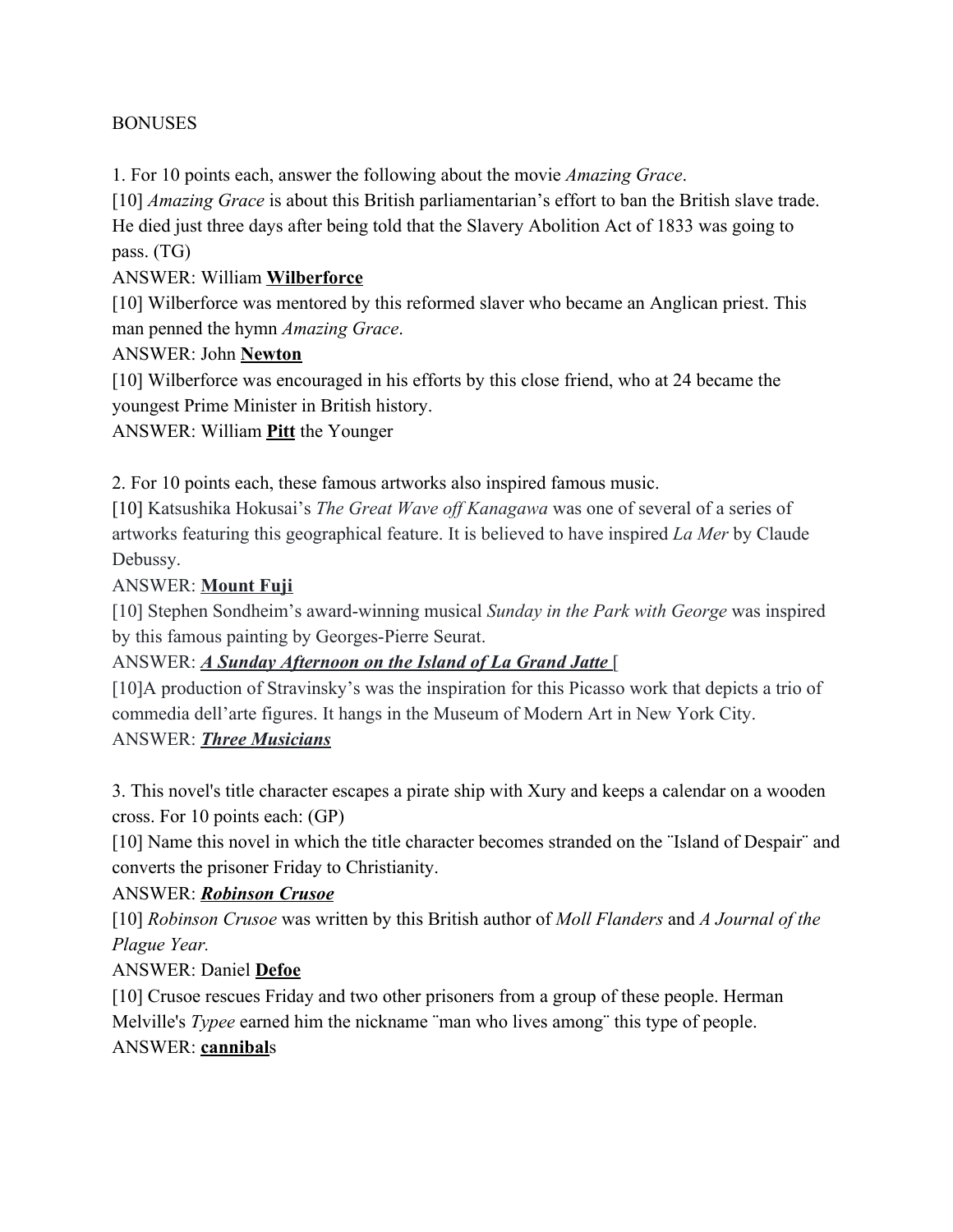4. This disease most likely originated in China and was spread along trade routes. It gets its common name from the black welts that the afflicted are often seen with. For 10 points each:(MR)

[10] Name this disease that was thought to be transmitted by fleas. It infamously wiped out almost half the population of Europe.

### ANSWER: **Bubonic Plague** [or **Black Plague**; accept **Black Death**]

[10] In June 2018, a boy from this state was diagnosed with the Bubonic Plague, the first case the state had seen in 26 years.

### ANSWER: **Idaho**

[10] In late 2017 this country suffered one of the worst outbreaks of Bubonic Plague in recent history. This country's capital is Antananarivo.

### ANSWER: **Madagascar**

5. In *Weems vs. the United States*, the Supreme Court reversed the sentence of the plaintiff, who had been sentenced to fifteen years of hard labor for falsifying documents. For 10 points each: (PB/TG)

[10] The court ruled that the sentence was not proportional and therefore violated this amendment for being cruel and unusual.

ANSWER: **8**th Amendment

[10] This amendment established that the Electoral College votes for the President and Vice-President separately.

ANSWER: **12**th Amendment

[10] Calls for the 12th Amendment gained steam after the election of 1800 when Thomas Jefferson and this man each received 73 votes, forcing the House of Representatives to decide the issue.

### ANSWER: Aaron **Burr**

6. The premier of this composer's *Third Symphony* was received so badly that only twenty-five people remained in the audience by its conclusion. For 10 points each: (TG)

[10] Name this Austrian composer who included a "hunt" scherzo in his Fourth Symphony. He also composed the "Lyric" Symphony as well as several masses and motets.

### ANSWER: Anton **Bruckner**

[10] Bruckner was greatly influenced by this composer of *The Ring of the Niebelung* and *Tristan and Isolde*.

ANSWER: Richard **Wagner**

[10] Bruckner and Wagner were both part of this expressive musical era of deep emotion, which also included Berlioz and Chopin.

### ANSWER: **Romantic**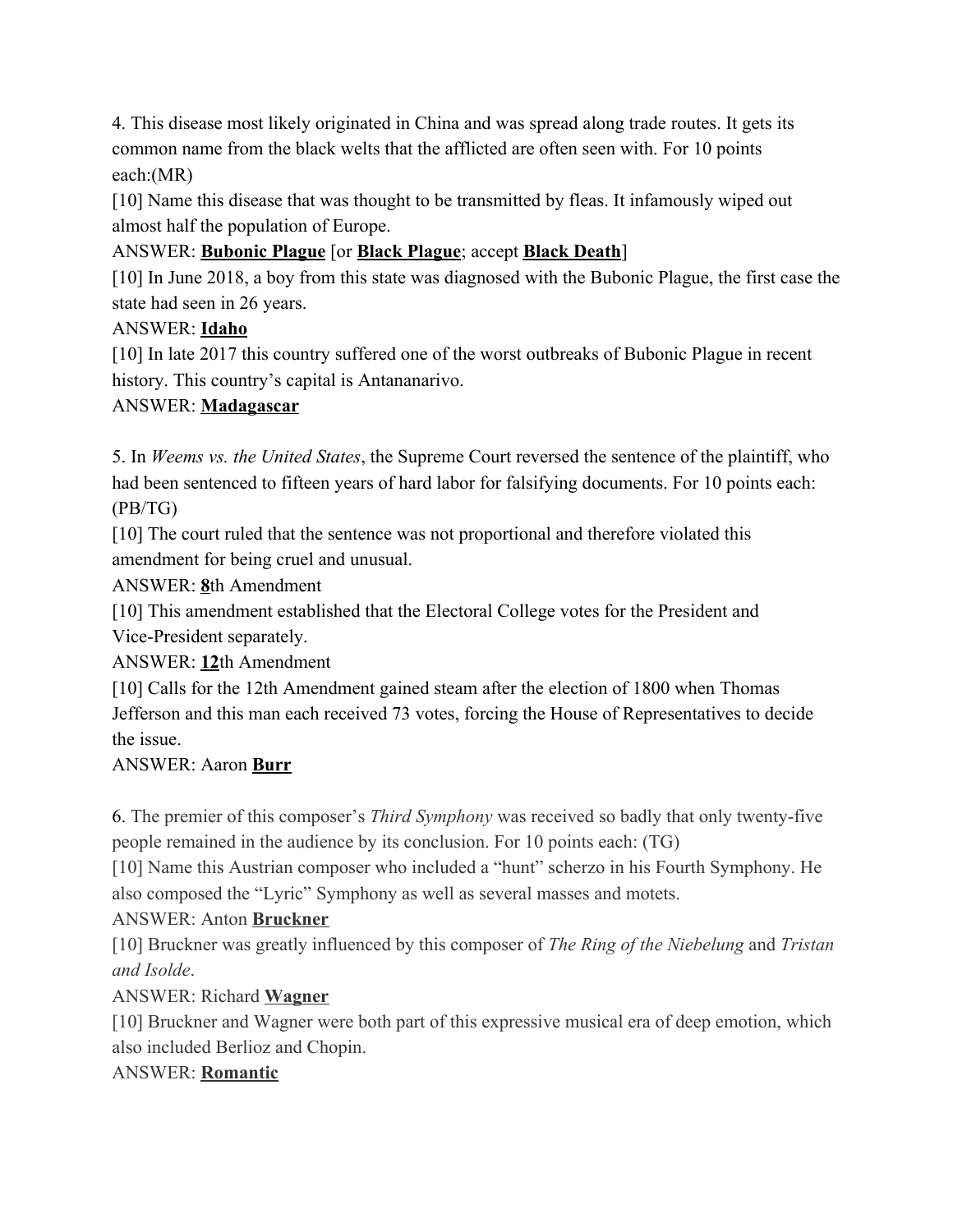7. A reversible type of this process alternates with an isothermal process in the Carnot cycle. For 10 points each: (MR)

[10] Name this type of process that occurs without heat transfer.

# ANSWER: **adiabatic**

[10] The Carnot cycle maximizes this value. It is symbolized by the Greek letter eta and is the amount of useful energy that can be obtained from an engine.

# ANSWER: **efficiency**

[10] Adiabatic processes provide the basis for this law of thermodynamics. This law of thermodynamics is essentially a variant of the law of conservation of energy. ANSWER: **first** law of thermodynamics

8. Queen Elizabeth II gave this man a posthumous pardon for his arrest for "gross indecency" in 2013, over fifty years after his death. For 10 points each:

[10] This man worked out of Bletchley Park and helped to break German codes during World War II.

# ANSWER: Alan **Turing**

[10] While leading Hut-8, Turing and his colleagues developed this electromechanical machine that helped to break the German Enigma codes.

ANSWER: **bombe** machine

[10] Intelligence generated from code breaking of that type was given this designation by British military intelligence.

ANSWER: **Ultra**

9. At different points in her poetry, this author praised both King George III and, more famously, George Washington. For 10 points each: (OK)

[10] Name this colonial poet, also known for her tribute to George Whitefield.

# ANSWER: Phillis **Wheatley**

[10] This other colonial poet wrote more than a century before Wheatley, and generally expressed more personal sentiments, as in "Verses upon the Burning of our House".

# ANSWER: Anne **Bradstreet**

[10] The only work of Bradstreet's that was published in her lifetime referred to her by this title, which would make her a companion of Terpsichore and Melpomene.

ANSWER: the *Tenth Muse Lately Sprung Up in America* [prompt on just "Muse"]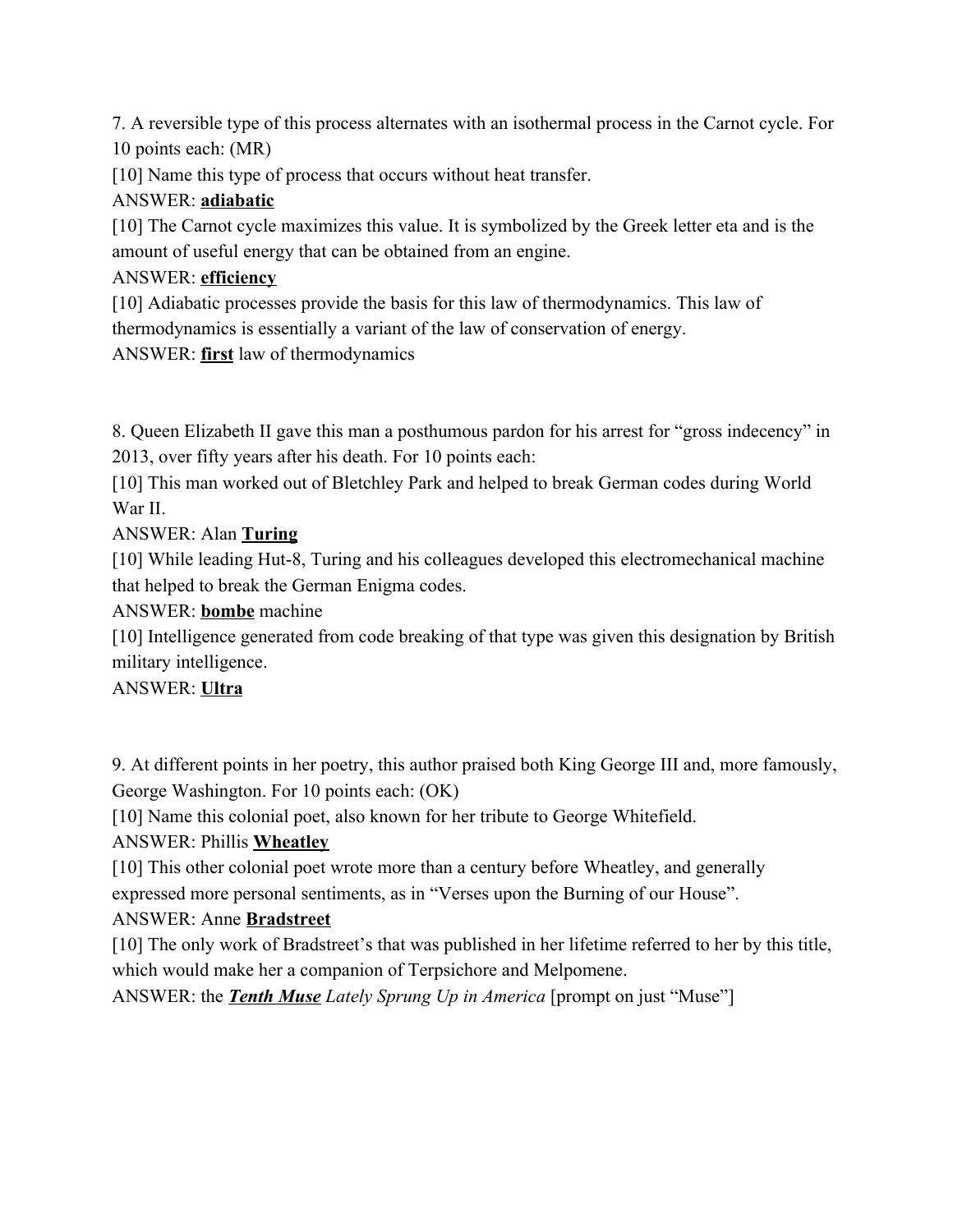10. This belief system is based on the idea that "man is the master of everything and decides everything." For 10 points each:(TR)

[10] Name this pseudo-religious ideology focusing on self-reliance. Its practices include large-scale filial piety emphasizing obedience.

ANSWER: *Juche* [or **Chuche**; prompt on "North Korea's ideology" or equivalents]

[10] *Juche* is the official ideology of this East Asian state. *Juche* was developed by this nation's first Supreme Leader, Kim Il-Sung.

ANSWER: **North Korea** [or **Democratic People's Republic of Korea**; or **DPRK**; prompt on just "Korea"]

[10] In *Juche*, Kim Il-Sung and his successors are revered similarly to rulers under this doctrine. According to this idea promoted by James I and Louis XIV, the right to rule derives directly from God and thus rulers are not subject to earthly authority.

ANSWER: **divine right** of kings

11. The Caprivi Strip was created so the Germans could reach this river. For 10 points each: (AP)

[10] Name this river, the namesake of two of the successor states to Rhodesia.

ANSWER: **Zambezi** River

[10] The delta of the Zambezi is located in this nation, whose flag contains the image of a bayoneted AK-47.

### ANSWER: **Mozambique**

[10] The Kariba Dam was mainly built to service a Zambian province named after this metal, which is also mined in the neighboring Katanga province.

# ANSWER: **Copper** [accept **Copper**belt]

12. For 10 points each, answer some questions about Hellenistic philosophy. (TG)

[10] This school of thought's namesake believed that people should live simply and that the greatest pleasure in life was the absence of pain.

# ANSWER: **Epicureanism** [accept **Epicurus**]

[10] Epicureanism was the main rival to this school of thought founded by Zeno of Citium. It taught that virtue is the only good.

# ANSWER: **Stoicism**

[10] Perhaps the last great Stoic was this author of *Meditations*, which he wrote while campaigning against Germanic tribes near the Roman border

# ANSWER: **Marcus Aurelius**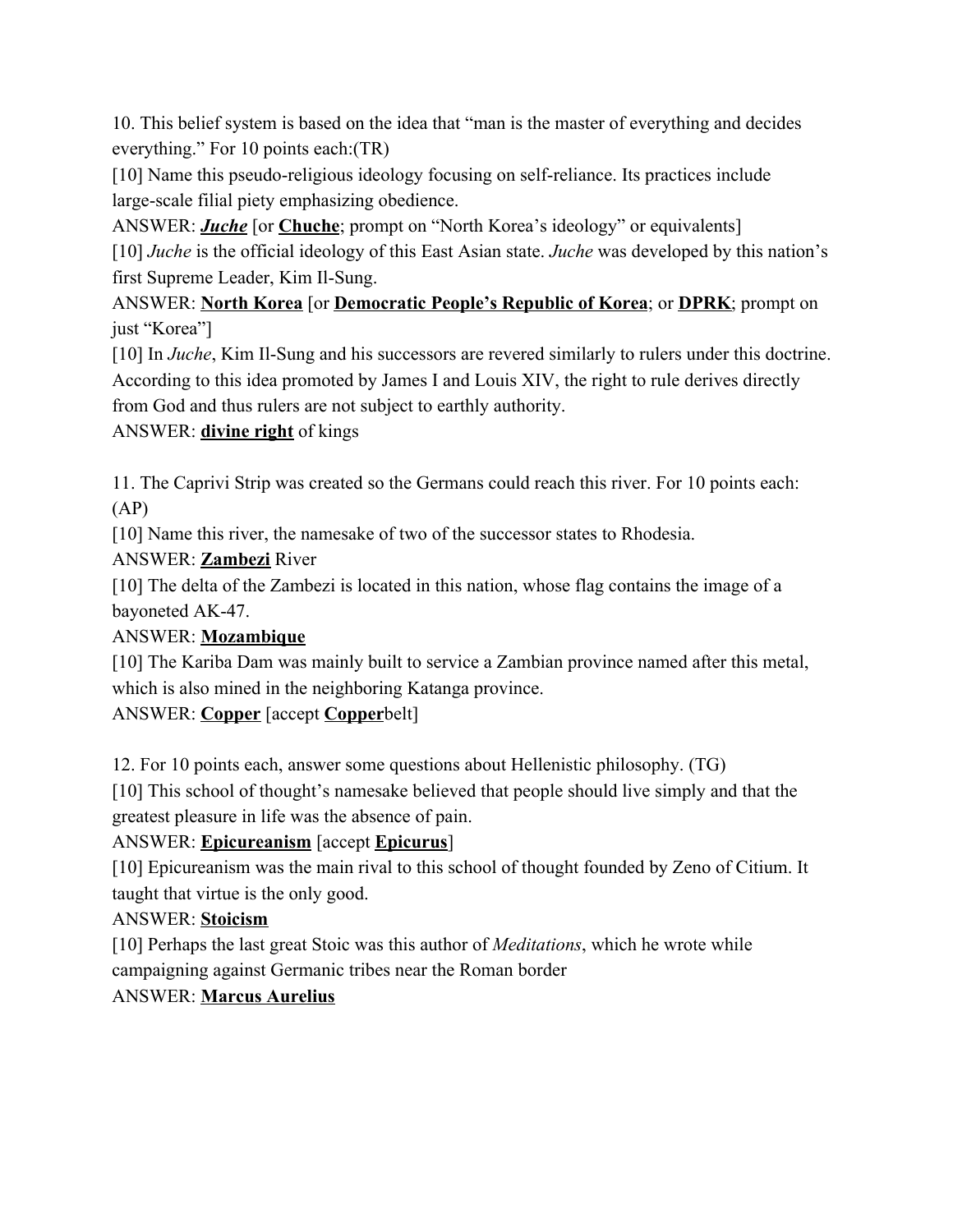13. One poet in this language, Anna Akhmatova, wrote that "I have lit my treasured candles, one by one, to hallow this night" in "Poem without a Hero". For 10 points each: (OK)

[10] Name this language, whose other poets include Akhmatova's contemporary, Alexander Blok, as well as Alexander Pushkin.

#### ANSWER: **Russian**

[10] Another relatively recent Russian poet is this man, whose work *Poems and Problems* also contains chess problems. He is more well known for his novels, such as *Lolita*.

ANSWER: Vladimir Vladimirovich **Nabokov**

[10] This Soviet author was one of the first to write in the Socialist Realist style. His works include *The Mother* and *The Lower Depths*.

#### ANSWER: Maxim **Gorky**

14. On August 4, 2018, this artist reported that Chinese authorities had begun to destroy his Beijing studio without warning. For 10 points each:

[10] Name this artist who has been critical of the Chinese government and who spent 81 days in jail in 2011, allegedly for tax evasion. He claims that the jail time was an attempt to silence him. ANSWER: **Ai Weiwei** [accept either]

[10] Ai was a consultant for this stadium used in the 2008 Beijing Olympics. This stadium's nickname is due to a skeletal structure that resembles an avian's residence.

ANSWER: The **Bird's Nest** [accept Beijing **National** Stadium]

[10] One of Ai's most famous works features millions of tiny, hand-painted pieces of porcelain. Each is a seed from this flower that symbolized the "People" in China's Cultural Revolution. ANSWER: *Sunflower Seeds*

15. This book includes numerous lists, such as "hateful things" and "things of beauty". For 10 points each: (OK)

[10] Name this book, written by Sei Shonagon, that describes her life as a court lady to the Empress consort.

ANSWER: *The Pillow Book*

[10] Sei Shonagon was a contemporary of this other court lady, the author of *The Tale of Genji*. ANSWER: Lady **Murasaki Shikibu** [or **Fujiwara Takoko**, accept any underlined word] [10] Sei Shonagon and Murasaki both lived in this period of Japanese history, named after the city that is now called Kyoto.

ANSWER: **Heian** period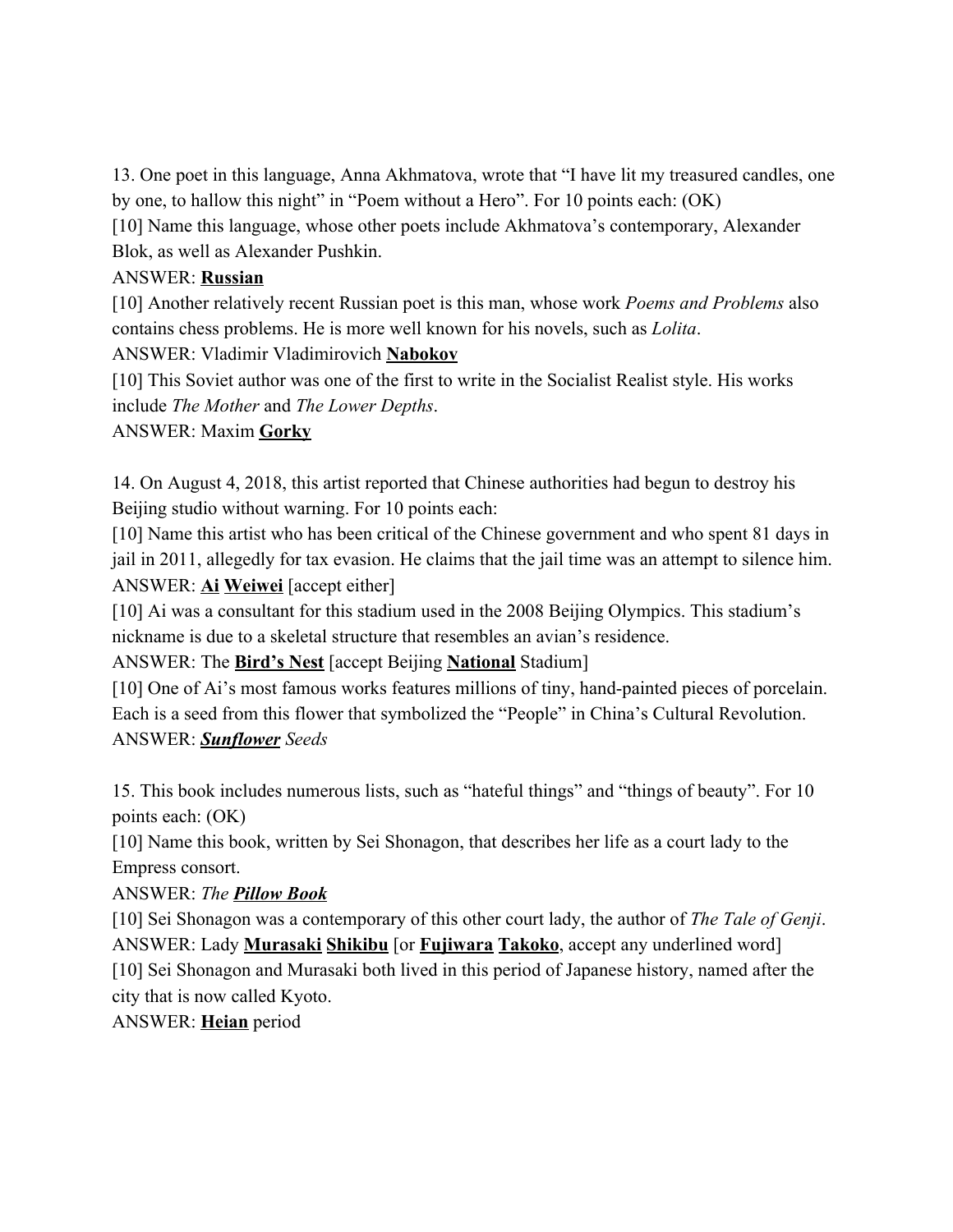16. This man was the original formulator of the law of conservation of mass. For 10 points each: (MR)

[10] Name this French father of modern chemistry.

### ANSWER: Antoine **Lavoisier**

[10] Lavoisier also helped to disprove the existence of this substance, which was thought to make up fire.

### ANSWER: **Phlogiston**

[10] Lavoisier disproved the existence of phlogiston by showing that this element was essential in combustion reactions.

### ANSWER: **Oxygen**

17. On October 1, 2017, fifty-eight people were killed and hundreds wounded when Stephen Paddock opened fire from his room on the 32nd floor of the Mandalay Bay hotel. For 10 points each. (TG)

[10] This shooting took place near "The Strip" in this city known as the "Entertainment Capital" of the World."

ANSWER: **Las Vegas**, Nevada

[10] Most of the victims of the shooting were at the Route 91 Harvest festival at a performance by this country artist, famous for songs such as "Big Green Tractor."

### ANSWER: Jason **Aldean**

 [10] This Vegas hockey team's run to the Stanley Cup Finals was the culmination of a magical season in which the team and community formed a healing bond. Defenseman Deryk Engelland made a 58 second speech at this team's home opener in honor of those who were killed. ANSWER: Vegas **Golden Knights**

18. Derek Freeman wrote a book that claimed this work's premises were faulty due to the author having been hoaxed. For 10 points each:(TG)

[10] The author of this work used research on adolescents on the island of Ta'u to develop theories on the relationship between a culture and psychosexual development.

# ANSWER: *Coming of Age in Samoa*

[10] *Coming of Age in Samoa* was written by this cultural anthropologist from the U.S. ANSWER: Margaret **Mead**

[10] The foreword to *Coming of Age in Samoa* was written by this mentor and advisor to Mead. ANSWER: Franz **Boas**